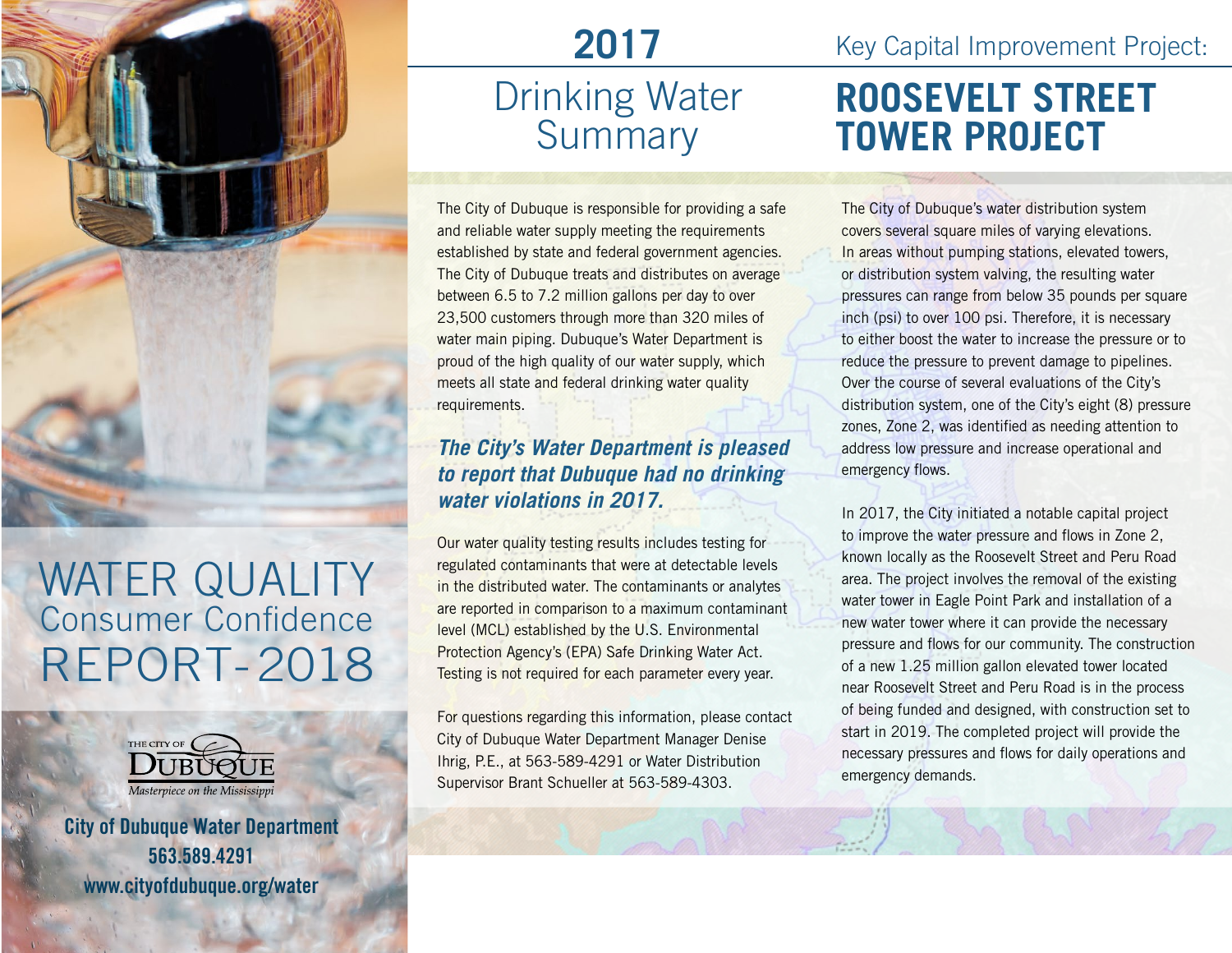

### LEAD&COPPER WATER SAMPLING PROGRAM

**Dubuque's Lead and Copper Sampling Program is an annual program mandated by the U.S. Environmental Protection Agency (EPA) and the Iowa Department of Natural Resources (DNR). It requires the City to reach out to residents that may have lead or copper water service lines and sample the water at no charge to the property owner. The City's Water Department provides property owners with a one-liter bottle to fill with tap water, along with a simple instruction form. After the bottle is filled, the customer may leave it on their door step or porch the following morning or call the Water Department to have it collected. Following analysis, results are sent to the property owner. Any residents whose samples are over the "Action Level" for lead or copper are contacted within 24 hours and options on how to reduce lead and/or copper in the water are discussed. The City of Dubuque completed Lead and Copper sampling of 61 Dubuque properties in 2017.** 

**The Lead and Copper Rule as published and enforced by the EPA will be changing in coming years, making the program more prominent within communities to aid in the reduction of lead service lines and reduce the possible exposure to lead through drinking water.** 

**If you are interested in being part of the annual Lead and Copper Sampling Program, please contact the City of Dubuque Water Department for further information.** 

#### Lead and Copper Reporting

If present, elevated levels of lead can cause serious health problems, especially for pregnant women and young children. Lead in drinking water is primarily from materials and components associated with service lines and home plumbing. The City of Dubuque Water Department is responsible for providing high quality drinking water, but cannot control the variety of materials used in plumbing components. When your water has been sitting for several hours, you can minimize the potential for lead exposure by flushing your tap for 30 seconds to 2 minutes before using water for drinking or cooking.

If you are concerned about lead in your water, you may wish to have your water tested. Information on lead in drinking water, testing methods, and steps you can take to minimize exposure is available from the EPA at www.epa.gov/safewater/lead.

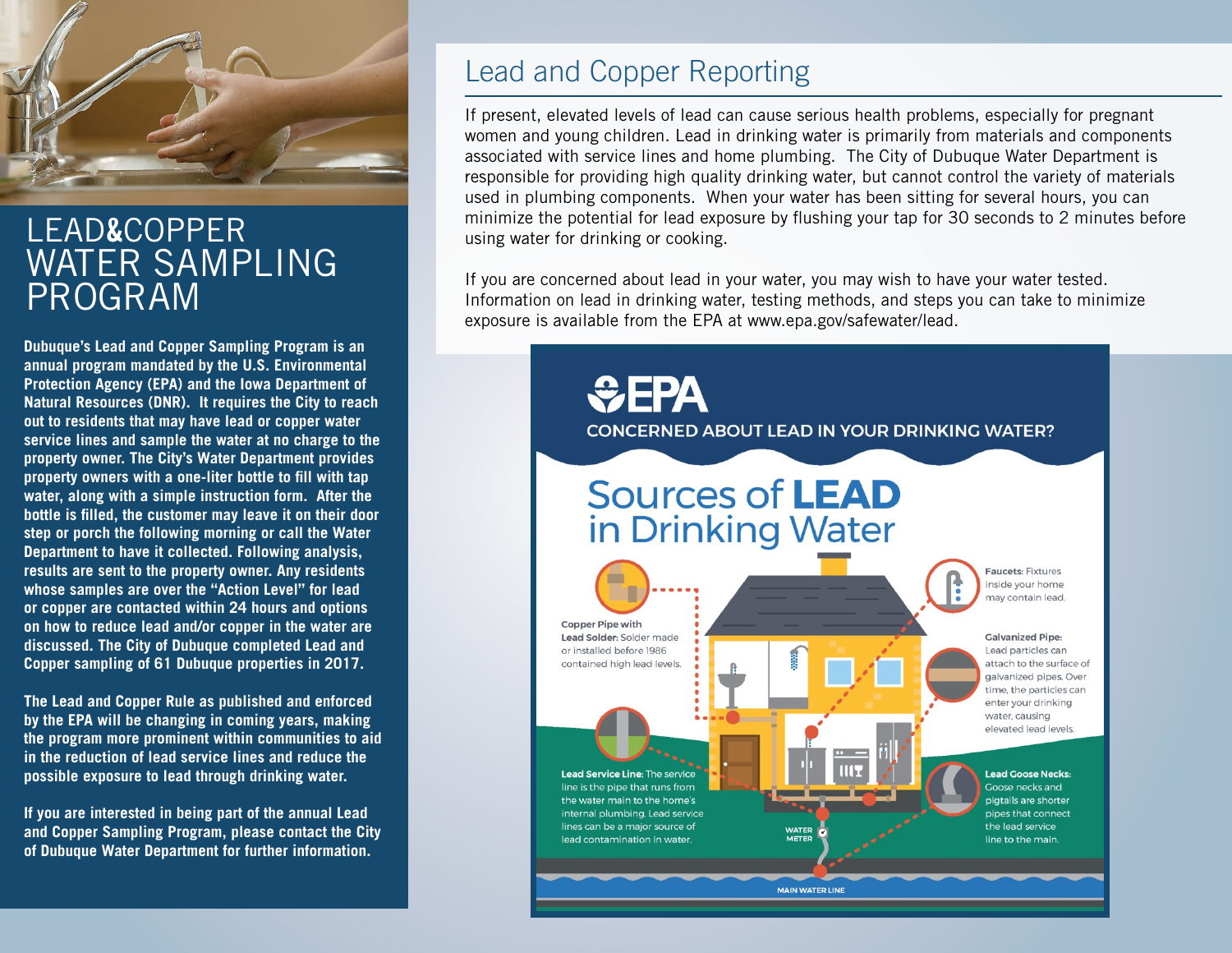#### General Information

Drinking water, including bottled water, may reasonably be expected to contain at least small amounts of contaminants. The presence of contaminants does not necessarily indicate that water poses a health risk.

Some people may be more vulnerable to contaminants in drinking water than the general population. Immuno-compromised persons such as persons with cancer undergoing chemotherapy, persons who have undergone organ transplants, people with HIV/AIDS or other immune system disorders, some elderly, and infants can be particularly at risk from infections. These people should seek advice about drinking water from their health care providers.

More information about contaminants or potential health effects and EPA/CDC guidelines on appropriate means to lessen the risk of infection by Cryptosporidium and other microbial contaminants can be obtained by submitting a form on the Environmental Protection Agency's website at **www.epa.gov/ground-water-and-drinking-water**

#### Table Definitions

**Action Level (AL) -** The concentration of a contaminant that, if exceeded, triggers treatment or other requirements that a water system must follow.

**LRAA -** Locational Running Annual Average

**Maximum Contaminant Level (MCL) -** The highest level of a contaminant that is allowed in drinking water. MCLs are set a close to the MCLGs as feasible using the best available technology.

**Maximum Contaminant Level Goal (MCLG) -** The level of a contaminant in drinking water below which there is no known or expected risk to health. MCLGs allow for a margin of safety.

**Maximum Residual Disinfectant Level (MRDL) -** The highest level of a drinking water disinfectant allowed in drinking water. There is convincing evidence that addition of a disinfectant is necessary for control of microbial contaminants.

#### Source Water Information

The City of Dubuque obtains water from the Apple-Plum Alluvial aquifer and the Jordan (Cambrian-Ordovician) aquifer. Every aquifer has a degree of susceptibility to contamination because of the characteristics of the aquifer, overlying materials, and human activity. Susceptibility to contamination generally increases with shallower aquifers, increasing permeability of the aquifer and overlying material, nearby development or agricultural activity, and abandoned or poorly maintained wells. The Apple-Plum Alluvial aquifer is considered to be highly susceptible to contamination, while the Cambrian-Ordovician aquifer has a low degree of susceptibility. A detailed evaluation of your source water was completed by the Iowa Department of Natural Resources, and is available on our website, www.cityofdubuque.org/water. You may also call 563-589-4291 to obtain a copy of the report.

**Maximum Residual Disinfectant Level Goal (MRDLG) -** The level of a drinking water disinfectant below which there is no known or expected risk to health.

- **N/A** Not Applicable
- **ND -** Not Detected
- **ppb -** parts per billion
- **ppm -** parts per million
- **RAA -** Running Annual Average
- **SGL -** Single Sample Result



#### A PDF of this publication is available at www.cityofdubuque.org/2018waterquality